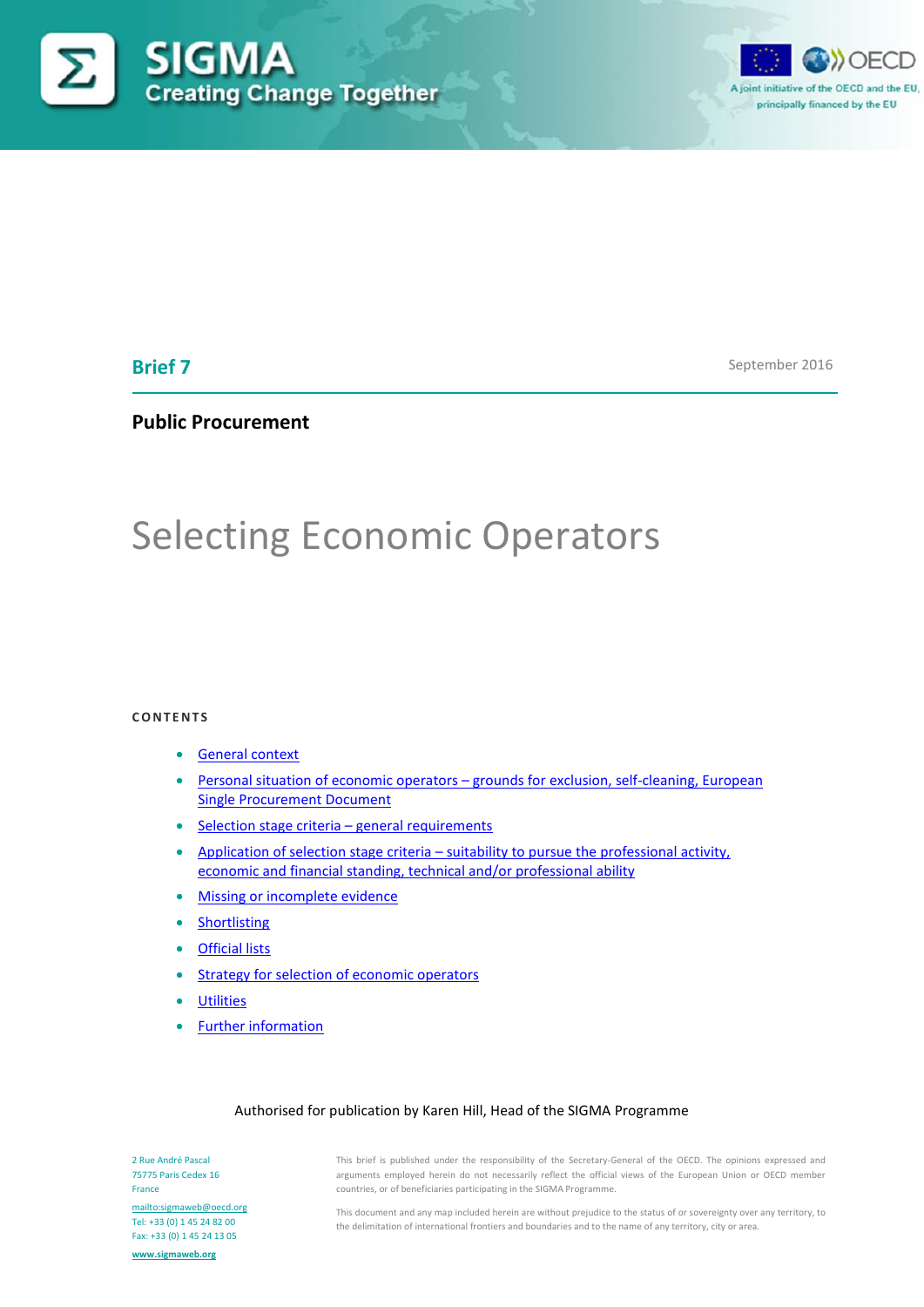#### **General context**

It is important for a contracting authority to ensure that it will enter into a contract with an economic operator that has the ability to perform and complete the contract. Thus a contracting authority may want to check, for example, the suitability of economic operators in terms of compliance with basic legal requirements as well as their financial resources, experience, skills and technical resources. The contracting authority will then exclude from the procurement process those economic operators that do not satisfy such checks. This process is referred to as the selection or qualification process.

The selection of economic operators generally involves two distinct phases. First, the contracting authority will establish whether there are grounds for excluding economic operators from participating. The contracting authority will then consider whether the economic operators that have not been excluded meet the relevant requirements to be selected as tenderers. The economic operators that have been selected will then be invited to submit tenders, negotiate or participate in dialogue. In the case of the open procedure, the tenders that they have already submitted will be evaluated.

The selection of economic operators means the process of assessing and deciding which economic operators are qualified to perform the contract. This process must be carried out by applying objective, non-discriminatory and transparent selection criteria, which the contracting authority sets in advance and discloses to economic operators.

The Public Sector Directive (the Directive)<sup>1</sup> significantly limits the contracting authority's discretion in this area as it (1) lists the selection criteria that a contracting authority may choose to use, (2) lays down the evidence or references that a contracting authority may require from economic operators to verify that the set selection criteria are satisfied, and (3) also lays down general rules concerning the process of selection.

The Directive seeks to ensure that the selection process does not provide opportunities for contracting authorities to conceal discrimination and that it gives to economic operators fair opportunities for participation. The main objective is to ensure that intra-Community trade is not restricted and that the Treaty<sup>[2](#page-1-1)</sup> principles on freedom to provide services and freedom of establishment are respected.

The contracting authority may use only the following selection criteria to establish whether an economic operator is qualified to perform a specific contract:

- personal situation of the economic operator
	- o mandatory grounds for exclusion
	- o optional grounds for exclusion
- suitability to pursue the professional activity
- economic and financial standing
- technical and/or professional ability.

<span id="page-1-0"></span> <sup>1</sup> Directive 2014/24/EU on public procurement and repealing Directive 2004/18/EC, 26 February 2014.

<span id="page-1-1"></span><sup>&</sup>lt;sup>2</sup> Treaty on the Functioning of the European Union – consolidated version of the Treaty on the Functioning of the European Union, *Official Journal of the European Union*, C 326, 26 October 2012. Referred to in the Procurement Brief as "TFEU" or "Treaty".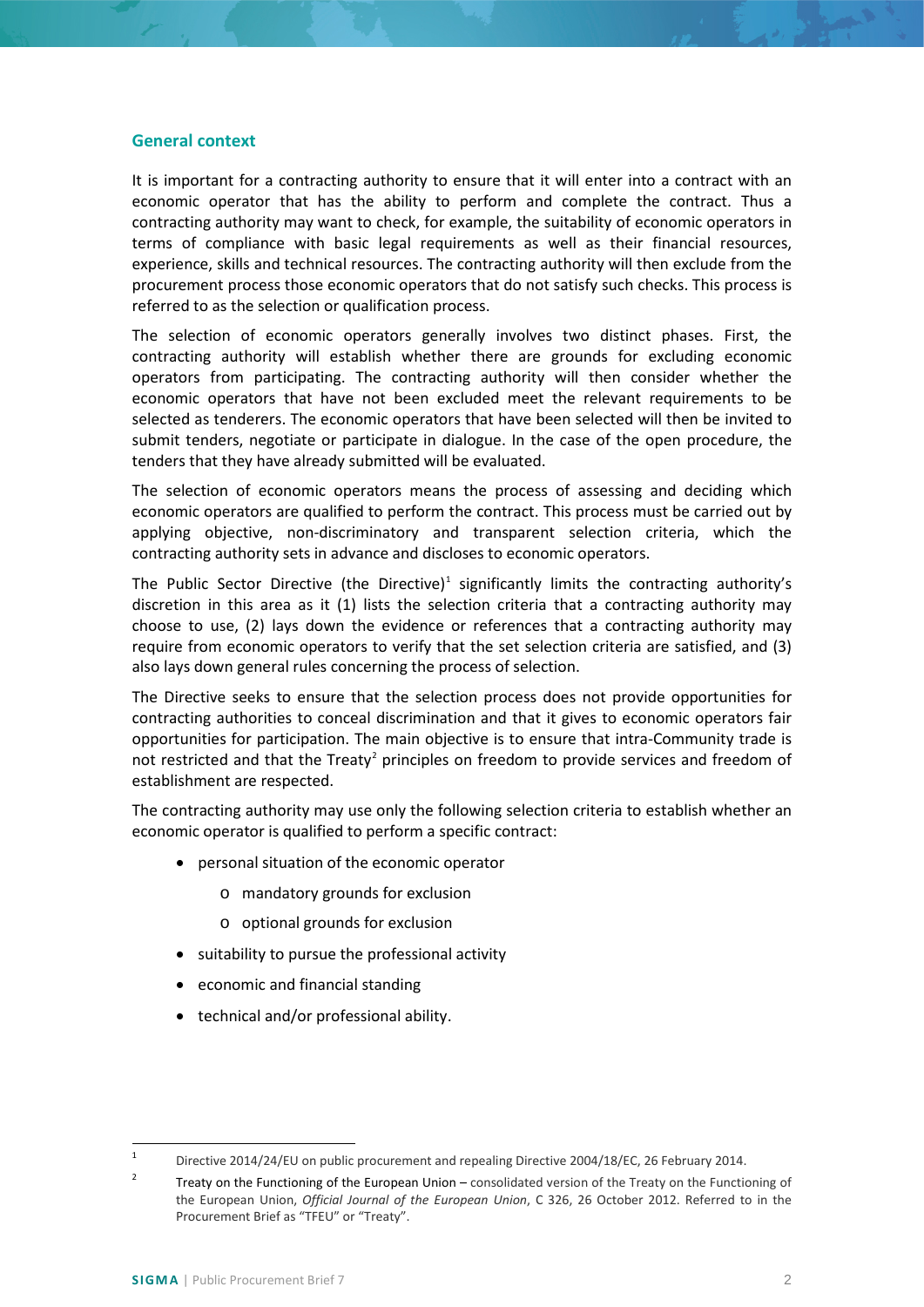#### <span id="page-2-0"></span>**Personal situation of economic operators**

**Mandatory grounds for exclusion:** A contracting authority is obliged to exclude from participation in a contract award procedure those economic operators that are known to have been convicted by final judgment for one or more of the following criminal activities:

- participation in a criminal organisation
- corruption
- fraud
- terrorist offences or offences linked to terrorist activities
- money laundering or terrorist financing
- child labour and other forms of trafficking in human beings.

The grounds for exclusion with regard to non-conformity with obligations to pay taxes and social contributions distinguish between mandatory and optional grounds for exclusion.

First, a contracting authority is obliged to exclude from participation in a procurement procedure an economic operator involved in a case in which an administrative or judicial decision having final and binding effect has established that a breach of obligations relating to the payment of taxes or social contributions has occurred (mandatory grounds for exclusion).

Second, a contracting authority may exclude or may be obliged by a Member State to exclude an economic operator if the contracting authority can demonstrate by appropriate means that the economic operator concerned is in breach of its obligations relating to the payment of taxes and social security contributions (optional grounds for exclusion, which may be rendered obligatory by a Member State). Nevertheless, the exclusion no longer applies when the economic operator has paid its obligations or has entered into a binding arrangement with a view to paying the obligations due. All interest accrued and all fines must also have been paid.

**Optional grounds for exclusion:** A contracting authority is permitted to exclude an economic operator from participation in the procurement process in the following circumstances:

- 1. The contracting authority can demonstrate by any appropriate means a violation of applicable obligations related to environmental, social and labour law established by EU law, national law, collective agreements or by international environmental, social and labour law.
- 2. The economic operator is bankrupt or is subject to insolvency or winding-up proceedings; its assets are being administered by a liquidator or by the court; or it is under any analogous situation in accordance with national laws or regulations.
- 3. The contracting authority may demonstrate by any appropriate means that the economic operator concerned is guilty of grave professional misconduct that renders its integrity questionable.
- 4. The contracting authority has plausible indications to conclude that the economic operator has entered into agreements with other economic operators aimed at distorting competition.
- 5. A conflict of interest cannot be effectively remedied by less intrusive measures than the exclusion of the economic operator.
- 6. A distortion of competition caused by the prior involvement of the economic operator in the preparation of the procurement procedure cannot be effectively remedied by other, less intrusive, measures.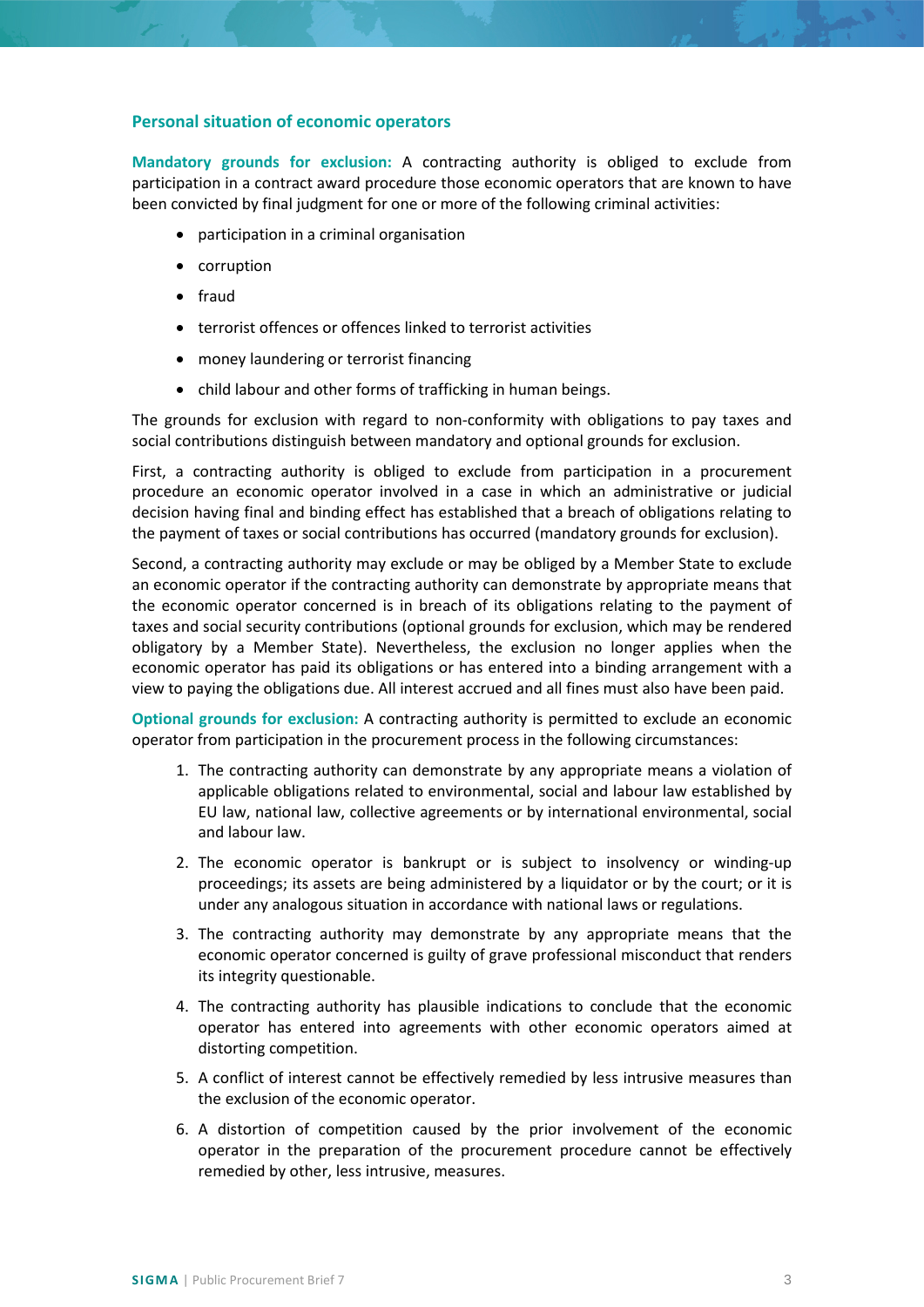- 7. The economic operator has shown significant or persistent deficiencies in the performance of a substantive requirement under a prior public contract or concession contract that led to early termination of that prior contract, damages or other comparable situations.
- 8. The economic operator has been guilty of serious misrepresentation in supplying the information required for the verification of the absence of grounds for exclusion or the fulfilment of the selection criteria, has withheld such information, or is not able to submit supporting documents required by the contracting authority.
- 9. The economic operator has undertaken to unduly influence the decision-making process of the contracting authority or to obtain confidential information that may confer upon it undue advantages in the procurement procedures.

National legislation may make some or all of the above grounds mandatory grounds for exclusion.

**What is "self-cleaning"?** The Directive introduces "self-cleaning" measures. Economic operators finding themselves in a situation where they are subject to exclusion from a procurement procedure can adopt compliance measures aimed at remedying the consequences of any criminal offences or misconduct and at effectively preventing further occurrences of misbehaviour.

Accordingly, the economic operator may provide evidence to the effect that the measures it has taken are sufficient to demonstrate its reliability, despite the existence of relevant grounds for exclusion. For example, the economic operator should prove that it has paid or undertaken to pay compensation in respect of any damage caused by the criminal offence, that it has clarified the facts and circumstances in a comprehensive manner by actively collaborating with the investigating authorities, and that it has taken concrete technical, organisational and personnel measures that are appropriate to prevent further criminal offences.

If the contracting authority considers those self-cleaning measures insufficient to prove the reliability of the concerned economic operator, that operator should receive from the contracting authority a statement of the reasons for not having considered the measures sufficient to not exclude the economic operator.

Self-cleaning is not available to those economic operators that have been excluded from participating in procurement or concession award procedures by way of a final judgement during the period of exclusion resulting from the judgement (in some Member States exclusion from participation in procurement procedures can be an additional sanction in criminal court decisions). This restriction only applies, however, in the respective Member States where the judgement is effective.

**What is the European Single Procurement Document?** For the purposes of simplification and limitation of administrative burdens, the Directive introduces the European Single Procurement Document (ESPD). The ESPD is an updated self-declaration by economic operators providing preliminary evidence, in replacement of certificates issued by public authorities and third parties, that the economic operator:

- is not in any of the situations in which an economic operator should or may be excluded (mandatory and optional grounds for exclusion); in the event that the economic operator has undertaken self-cleaning measures, it should provide information about those measures;
- meets the relevant selection criteria that have been set by the contracting authority;
- where applicable, fulfils the objective rules and criteria that have been set for the purposes of shortlisting.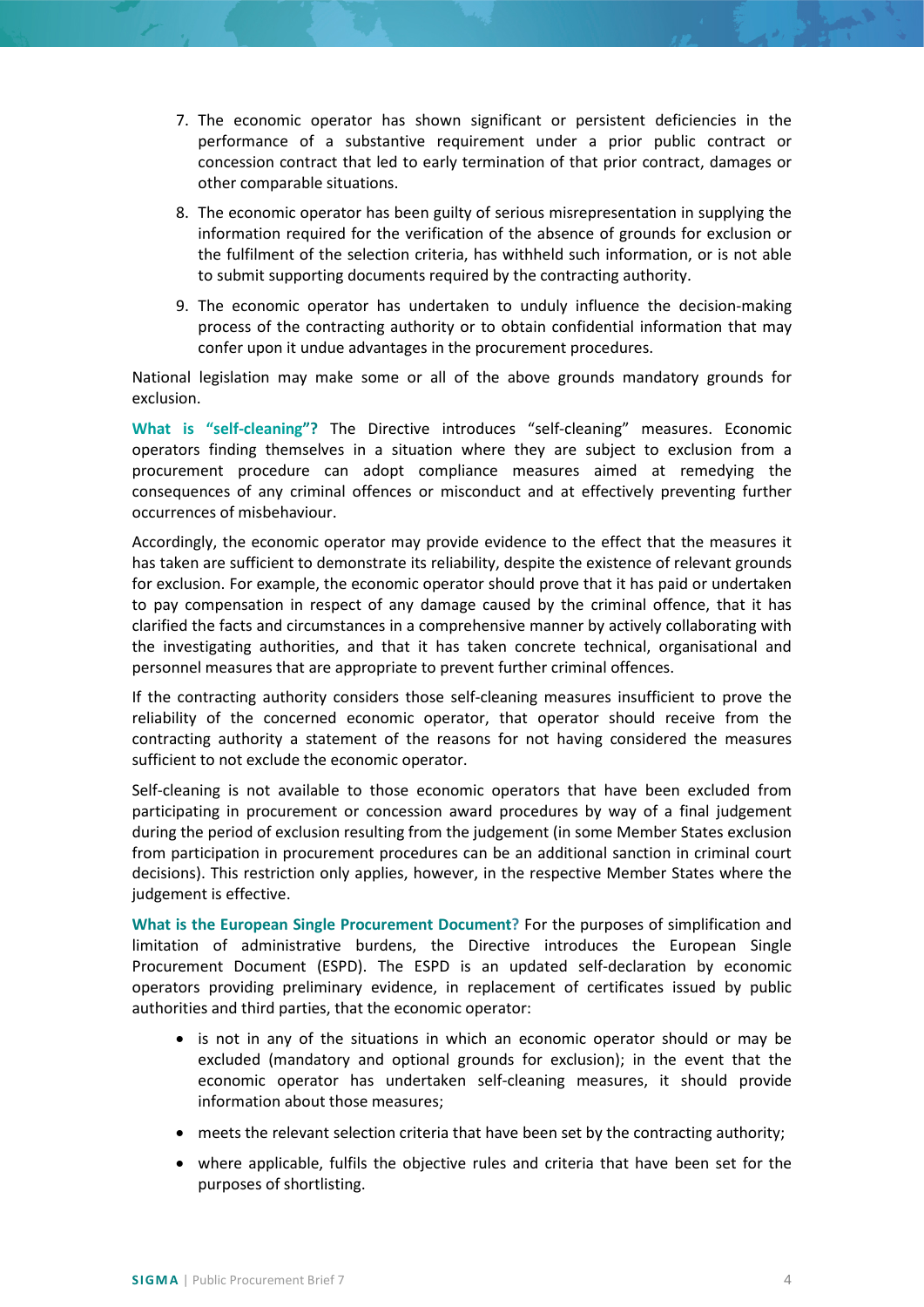Accordingly, the ESPD should consist of a formal statement by the economic operator that the relevant grounds for exclusion do not apply and/or that the relevant selection criteria have been fulfilled. The ESPD should (1) provide the relevant information as required by the contracting authority; (2) identify the public authority or third party responsible for establishing the supporting documents; (3) contain a formal statement to the effect that the economic operator will be able, upon request and without delay, to provide these supporting documents and (4) contain the information, such as the internet address of the database, any identification data, and where applicable, the necessary declaration of consent, where the contracting authority can obtain the supporting documents directly by accessing a database.

Where the economic operator relies on resources of other entities, the ESPD should contain the information with respect to those entities.

The European Commission has published the standard form of the ESPD. It should be used in all procurement covered by the Directive. For procedures below the financial thresholds of the Directives, Member States may also require the use of the ESPD or may establish their own types of declarations that are required from economic operators. The ESPD may be re-used if the information it provides remains valid and accurate. As from April 2018, the ESPD must be drawn up and submitted exclusively in electronic form.

**What evidence may be requested from economic operators to prove that they do not fall under the mandatory or optional grounds for exclusion?** In compliance with the principle of transparency, a contracting authority must indicate in the contract notice the grounds for mandatory or optional exclusion that will be applied and the information required from economic operators proving that they do not fall under the cases justifying exclusion.

A contracting authority is obliged to accept, at the time of submission of requests for participation or of tenders, the ESPD as preliminary evidence, in replacement of certificates issued by public authorities or third parties, confirming that an economic operator does not fall under any of the mandatory or optional grounds for exclusion and fulfils relevant selection criteria.

Before awarding the contract, the contracting authority should require that the tenderer to which it has decided to award the contract submit up-to-date supporting documents confirming the lack of grounds for exclusion and the fulfilment of selection criteria.

Nevertheless, the contracting authority may ask tenderers and candidates at any moment during the procurement procedure to submit all or part of the supporting documents where it is necessary to ensure the proper conduct of the procedure. This requirement may be necessary, for example, in the restricted procedure or in other procedures with a separate stage of qualification and selection of candidates, where only a limited number of candidates will be invited to submit tenders (referred to as "shortlisting").

On the other hand, the contracting authority is not allowed to require the submission of supporting documents or other documents where it has the possibility of obtaining those documents directly from a national database in any Member State that is available free of charge. Examples of such databases are national procurement registers, virtual company dossiers or pre-qualification systems. Economic operators do not have to submit documents in cases where the contracting authority already has those documents in its possession, having previously awarded the contract or concluded a framework agreement.

**What kinds of supporting documents are required?** In relation to the mandatory grounds, in general terms, this evidence must take the form of an extract from the judicial record or its equivalent or, where a country does not issue such documents, a declaration on oath or solemn declaration. Where appropriate, the contracting authority is to ask the economic operator to supply evidence that it does not fall under any of the mandatory grounds for exclusion.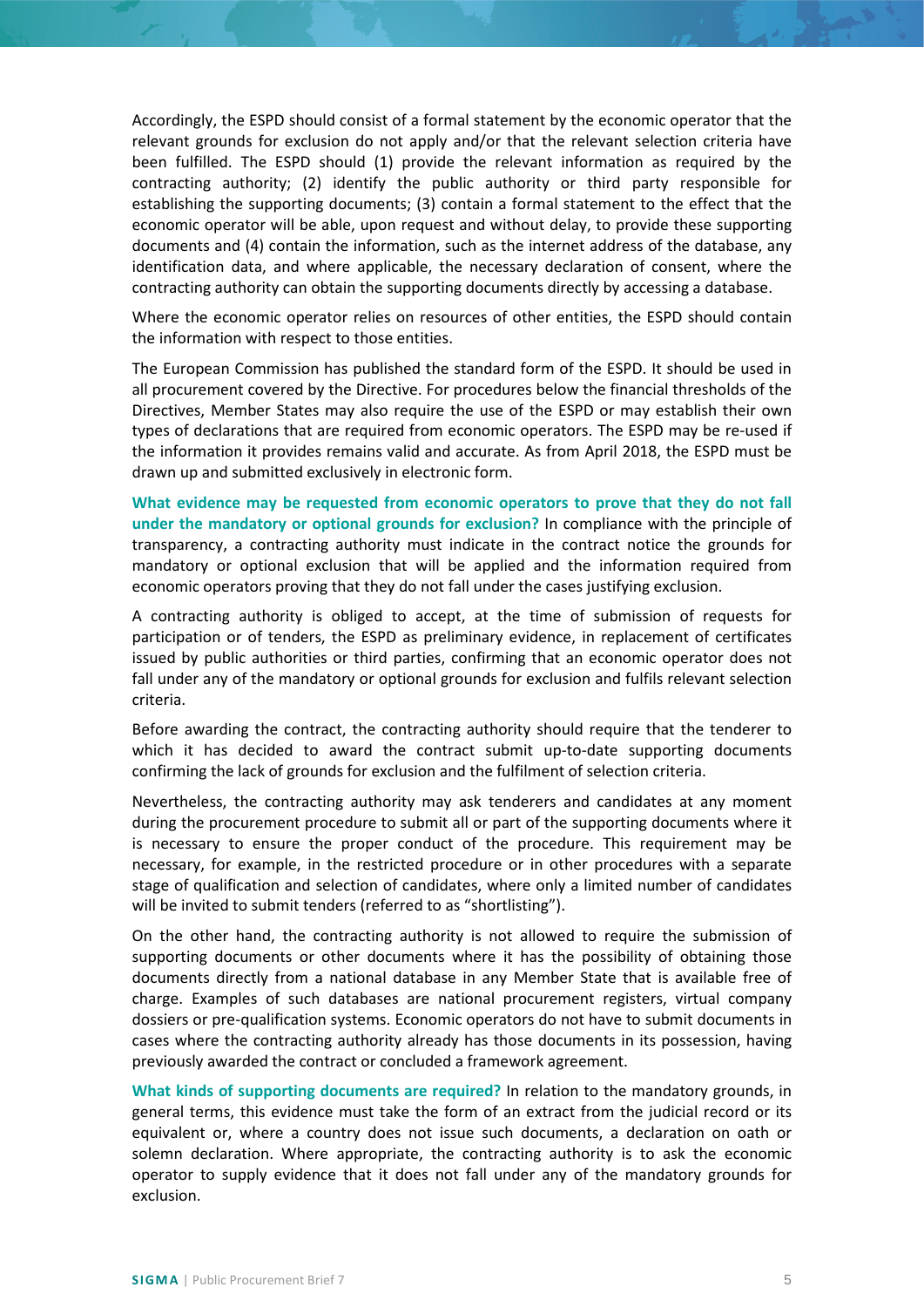In relation to the optional grounds, the types of evidence vary depending on the optional grounds for exclusion concerned. With regard to grave professional misconduct and serious misrepresentation of information, it is for the contracting authority to determine the acceptable types of evidence.

**Economic operators based in other Member States:** It may be difficult in practice for a contracting authority to establish the types of documents/evidence that economic operators based in other Member States are able to submit in order to prove that they do not fall under any of the mandatory or optional grounds for exclusion and to identify the authorities that are authorised to issue these documents/evidence under their national laws.

To facilitate access to this information in the various Member States, the European Commission Services established an online repository of certificates (e-Certis), which contains information concerning certificates and other forms of documentary evidence used in various Member States. Member States are required to keep this information constantly up-to-date. E-Certis may be accessed on their website<sup>[3](#page-5-2)</sup>.

## <span id="page-5-0"></span>**Selection stage criteria – general requirements**

In compliance with the principle of transparency, a contracting authority must indicate in the contract notice the selection stage criteria to be applied and the relevant information to be provided.

A contracting authority is permitted but is not obliged to consider the suitability, economic and financial standing, and technical/professional ability of economic operators. A contracting authority can therefore decide what it does and does not ask, within the limits of the permitted selection criteria.

Criteria must be related and proportionate to the subject matter of the contract. Setting criteria that are not necessary or are inappropriate may attract economic operators that are not qualified or deter efficient economic operators from participation.

It is left to the discretion of the contracting authority to fix the minimum capacity levels that economic operators must meet. However, if a contracting authority decides to fix minimum capacity levels, these levels must also be related and proportionate to the *subject matter* of the contract and set out in the contract notice.

Under no circumstances may the set selection criteria be changed or waived during the process of selection of economic operators. At this stage, the set selection criteria are to be applied as they stand.

# <span id="page-5-1"></span>**Application of selection stage criteria**

**Suitability to pursue the professional activity:** A contracting authority may check if economic operators are generally suitable and fit to carry out the professional activity by asking them to prove that they are enrolled on trade or professional registers in their Member State of establishment. Where no relevant register exists in these states, economic operators may produce a declaration on oath or a certificate, in accordance with the provisions of their national laws. The registers and corresponding declarations or certificates for each Member State are listed in the relevant annexes of the Directive.

**Can a contracting authority require from foreign tenderers to be registered in the Member State in which the contracting authority is based?** The Court of Justice of the European Union (CJEU) considered such a requirement permissible, although subject to meeting specific conditions linked to equal treatment. The CJEU concluded that a contracting authority could

<span id="page-5-2"></span> <sup>3</sup> http://ec.europa.eu/markt/ecertis/login.do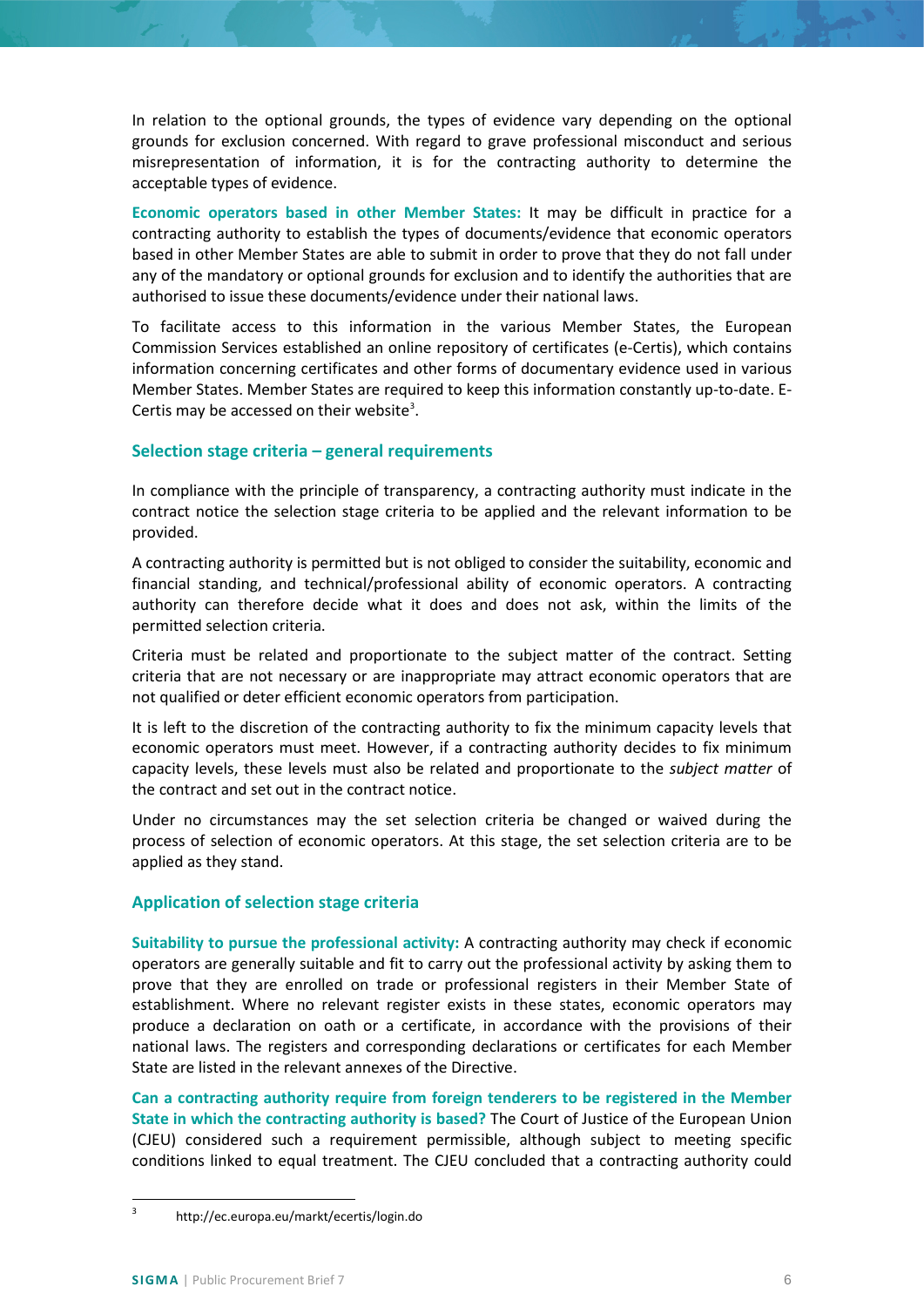exclude a tenderer that has not met the obligations (for example, concerning payment of taxes or social security contributions) in the Member State where the contracting authority is based. A separate check as to whether those obligations have been met is also allowed. The requirement of registration is lawful, provided that the registration requirement does not complicate or delay the participation of the foreign tenderer or give rise to excessive administrative charges.

On the other hand, a contracting authority may not require an economic operator established in another Member State to be enrolled on a trade or professional register in the country of the contracting authority. This requirement would be in breach of both the Directive and the principle of the freedom to provide services.

**Economic and financial standing:** A contracting authority may consider the economic and financial standing of economic operators. The specific economic and financial standing criteria must be aimed at assessing whether economic operators have adequate financial resources (throughout the contract period), such as cash, a credit line or any other source, to handle and complete the contract to be awarded. Contracting authorities may require, for example, that economic operators have a certain, minimum yearly turnover, including a certain, minimum turnover in the area covered by the contract.

In order to facilitate participation of small and medium-sized enterprises, as a rule the Directive prohibits contracting authorities from demanding a minimum yearly turnover higher than twice the estimated contract value. The contracting authority may demand, however, a larger turnover, but only in justified cases, such as circumstances related to the special risks attached to the nature of the works, services or supplies. The main reasons for such a requirement should also be indicated.

**Evidence that may be requested from economic operators as proof of their economic and financial standing:** The Directive provides in one of its annexes a list of the types of evidence that, as a general rule, a contracting authority may request from economic operators as proof of their economic and financial standing. However, this list is only indicative and is not exhaustive. Therefore, a contracting authority may also require other evidence than that listed in the Directive, subject to compliance with basic public procurement principles. The Directive explicitly requires the evidence/information sought from economic operators to be related and proportionate to the subject matter of the contract.

**Technical and/or professional ability:** A contracting authority may consider the technical and/or professional ability of economic operators. The specific technical and/or professional ability requirements aim to ensure that economic operators possess the necessary human and technical resources and experience to perform the contract to an appropriate standard.

**Evidence that may be requested from economic operators as proof of their technical and/or professional ability:** The Directive provides in one of its annexes an exhaustive list of evidence that a contracting authority may request from economic operators as proof of their technical and/or professional ability. As the list is exhaustive, a contracting authority may not request any other evidence than that listed. However, a contracting authority is not obliged to request all of the listed evidence but only the evidence that is necessary to assess the technical and/or professional ability of economic operators in relation to the contract to be awarded. This list of evidence is divided according to the subject matter of the contract (i.e. supplies, works or services).

**Can an economic operator rely on the resources of other entities to prove its economic and financial standing or technical and/or professional ability?** Where appropriate and with regard to a specific contract, an economic operator may rely on the capacities of other entities, regardless of the legal nature of the links it has with them. It must in this case prove that it will have at its disposal the resources necessary, for example by producing an undertaking by those entities to that effect. This possibility allows an economic operator to rely not only on the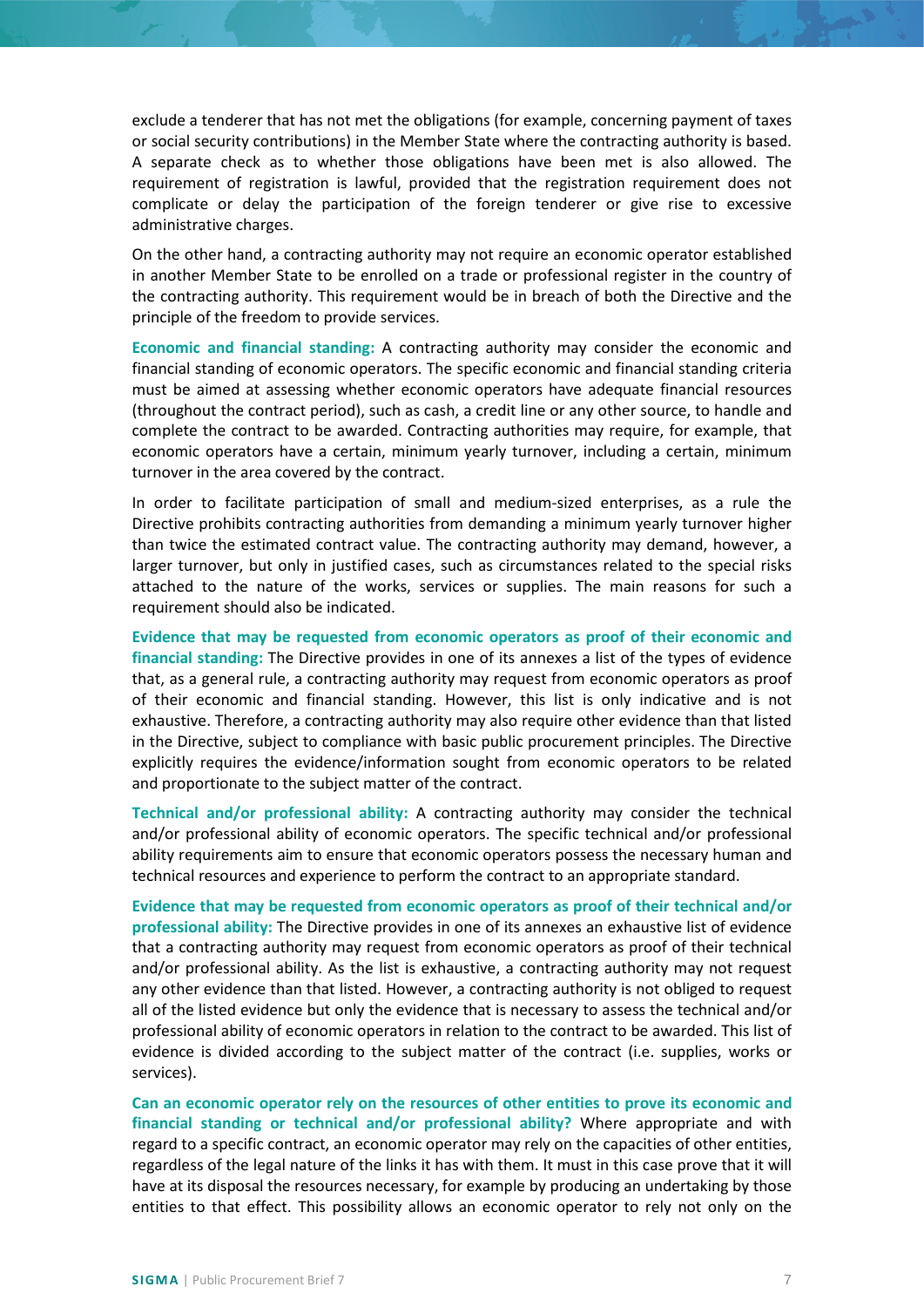economic and financial resources of affiliated entities but also of sub-contractors or of any other entity that has actually made its resources available to the economic operator.

A group of economic operators may also, under the same conditions, rely on the capacities of participants in the group or of other entities. In the case of criteria related to educational and professional qualifications or to professional experience, economic operators may rely on the capacities of other entities only if those entities will perform works or services for which these capacities are required. The contracting authority may not insist on a specific form of document confirming that those resources are available to the economic operator. For example, the contracting authority is not allowed to require a co-operation agreement or the establishment by the economic operator of a partnership with those entities.

#### <span id="page-7-0"></span>**Missing or incomplete evidence**

The Directive explicitly states that a contracting authority is allowed to invite economic operators to *supplement* or *clarify* the evidence submitted. The Directive does not indicate what is meant by "supplementary" evidence or "clarification".

Rejecting an advantageous application because an economic operator fails to submit a specific piece of evidence requested by the contracting authority may go against the principle of effective procurement. On the other hand, the search for missing evidence may be very timeconsuming and prolong the time allotted to the assessment of expressions of interest/applications or to the evaluation of tenders by making it necessary to wait until all of the evidence requested has been submitted.

A sensible approach is to permit contracting authorities to request additional evidence provided that it relates to the evidence already submitted and to the corresponding pre-set selection criteria. It is also advisable to allow contracting authorities to clarify evidence already provided when the evidence submitted contains inconsistent or contradictory information, is unclear, or contains omissions.

In practice, and in order to reduce the burden on economic operators but also the burden on contracting authorities, it may be appropriate to limit the verification of the evidence submitted. The Directive is silent on this issue. In some EU Member States, however, national legislation specifically establishes how contracting authorities should deal with this issue.

## <span id="page-7-1"></span>**Shortlisting**

It is permitted to draw up a shortlist of economic operators from among those operators that are qualified, and the economic operators on the shortlist are then invited to tender/negotiate/conduct a dialogue. When doing so, a contracting authority must keep in mind the following issues:

- The contracting authority must apply objective and non-discriminatory criteria (or methodologies).
- Only the objective and non-discriminatory criteria that are allowed by the Directive may be applied for the selection of economic operators. Therefore, any criteria that extend beyond the criteria allowed by the Directive itself are not permitted.
- The contracting authority must take into account the relative financial or technical capacity of the economic operators. This analysis would result in a relative ranking of the qualified economic operators, thereby enabling the contracting authority to identify those economic operators that are best qualified to perform the contract to be awarded*.*
- In order to identify the relative ranking of the qualified economic operators and to **determine which economic operators to invite to tender/negotiate/conduct**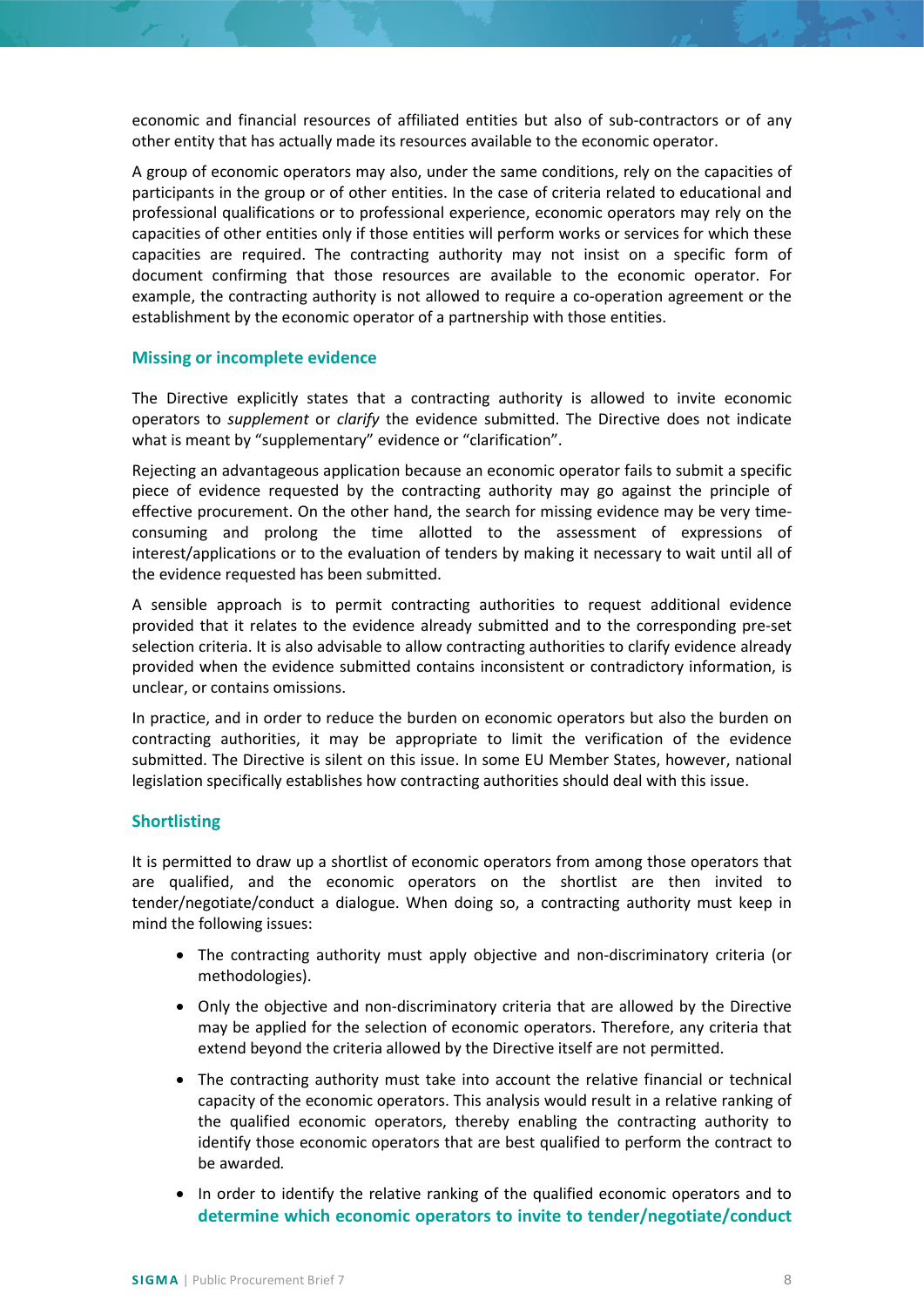**a dialogue from** among the qualified operators, the contracting authority may also develop methodologies based on a weighting/scoring system.

• The contracting authority is required to indicate in the contract notice the objective and non-discriminatory criteria and methodologies that it intends to apply for shortlisting. This requirement is aimed at safeguarding the principles of equal treatment and transparency and at limiting the possibilities of abuse and discretion by contracting authorities.

#### <span id="page-8-0"></span>**Official lists**

The Directive allows Member States to set up and use official lists of approved economic operators. In very general terms, these registration systems must be set up and operate in compliance with the rules on the permissible selection criteria laid down in the Directive. Economic operators registered on an official list are not to be treated more favourably than those that are not registered, and the registration system must allow economic operators to ask to be registered at any time. Economic operators on such lists in their Member State of establishment may claim such registration, within certain limits, as alternative evidence that they fulfil the selection criteria on the basis of which the registration took place.

#### <span id="page-8-1"></span>**Strategy for selection of economic operators**

**Checklist of the main points that should be addressed:** The overall strategy for the selection of economic operators should be determined before the tender is launched. This strategy must be established in a manner that respects general law principles, including the relevant Treaty principles, as well as national laws.

The following checklist covers the main points that, in general terms, a contracting authority should address when defining its overall strategy for the selection of economic operators (\* does not apply to the open procedure):

- 1. Have you identified the category of selection criteria that you will apply?
- 2. Have you defined the specific criteria that you will apply within each category of selection criteria chosen?
- 3. Do you consider it appropriate to fix minimum-capacity levels with regard to any economic and financial standing criteria or to any technical and/or professional capacity criteria to be applied? If so, have you defined these minimum-capacity levels?
- 4. Have you identified the evidence/references to be required from economic operators to prove that they satisfy the set selection criteria?
- 5. \*In the case of restricted procedures, competitive procedures with negotiation, and competitive dialogue procedures, the contracting authority should address the following issues:
	- a) Have you set the minimum number of economic operators to be invited to tender/negotiate/conduct a dialogue?
	- b) Do you consider it appropriate to fix the maximum number of economic operators to be invited to tender/negotiate/conduct a dialogue? If so, then:
		- o Have you fixed this maximum number?
		- o Have you determined the criteria or methodologies to be applied in order to choose the economic operators that are to be invited to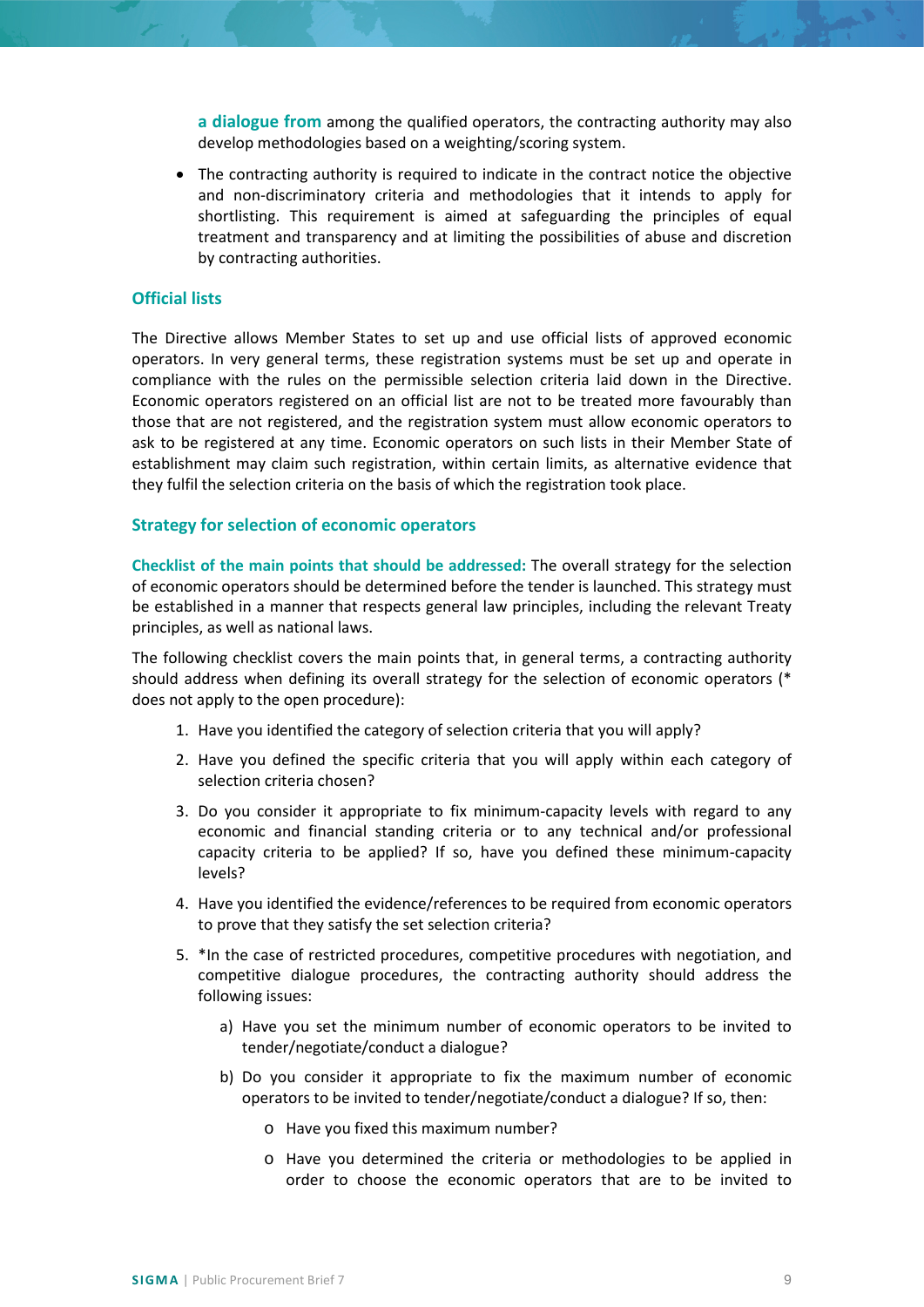tender/negotiate/conduct a dialogue from among the economic operators that are qualified?

- o Have you established whether there are mandatory pre-qualification questionnaire (PQQ) templates that you are required to use?
- 1. Have you identified, in accordance with the requirements of the applicable law, when, where and how you should disclose:
	- a) the selection criteria that you will apply?
	- b) any minimum capacity level that you will apply?
	- c) the evidence/references that you will request?
	- d) the minimum number of economic operators that you intend to invite to tender/negotiate/conduct a dialogue?\*
	- e) any maximum number of economic operators that you will invite to tender/negotiate/conduct a dialogue?\*
	- f) any criteria or methodologies that you will apply in order to choose the economic operators to be invited to tender/negotiate/conduct a dialogue from among the economic operators that are qualified?\*

# **Utilities**

Under the Utilities Directive , contracting entities have slightly more flexibility in terms of the choice of the selection criteria that may be applied and the evidence that may be requested from economic operators.

As a general rule, contracting entities that establish selection criteria in open, restricted, negotiated procedures with calls for competition and in innovation partnerships must do so in accordance with objective rules and criteria. When for utilities they include in those rules and criteria the selection criteria defined in the Directive, they should apply those criteria in accordance with the requirements of the Directive. This means, for example, the obligation to apply limitations concerning criteria related to financial and economic standing (maximum yearly turnovers), the ESPD, and documents and certificates that may be required.

<span id="page-9-0"></span>Utilities can also set up and operate qualification systems. These systems must be operated on the basis of objective criteria, and the rules for qualification are to be established by the contracting entity. The qualification systems are similar to the official lists of economic operators under the Directive, except for the fact that they are set up by contracting entities for their own use.